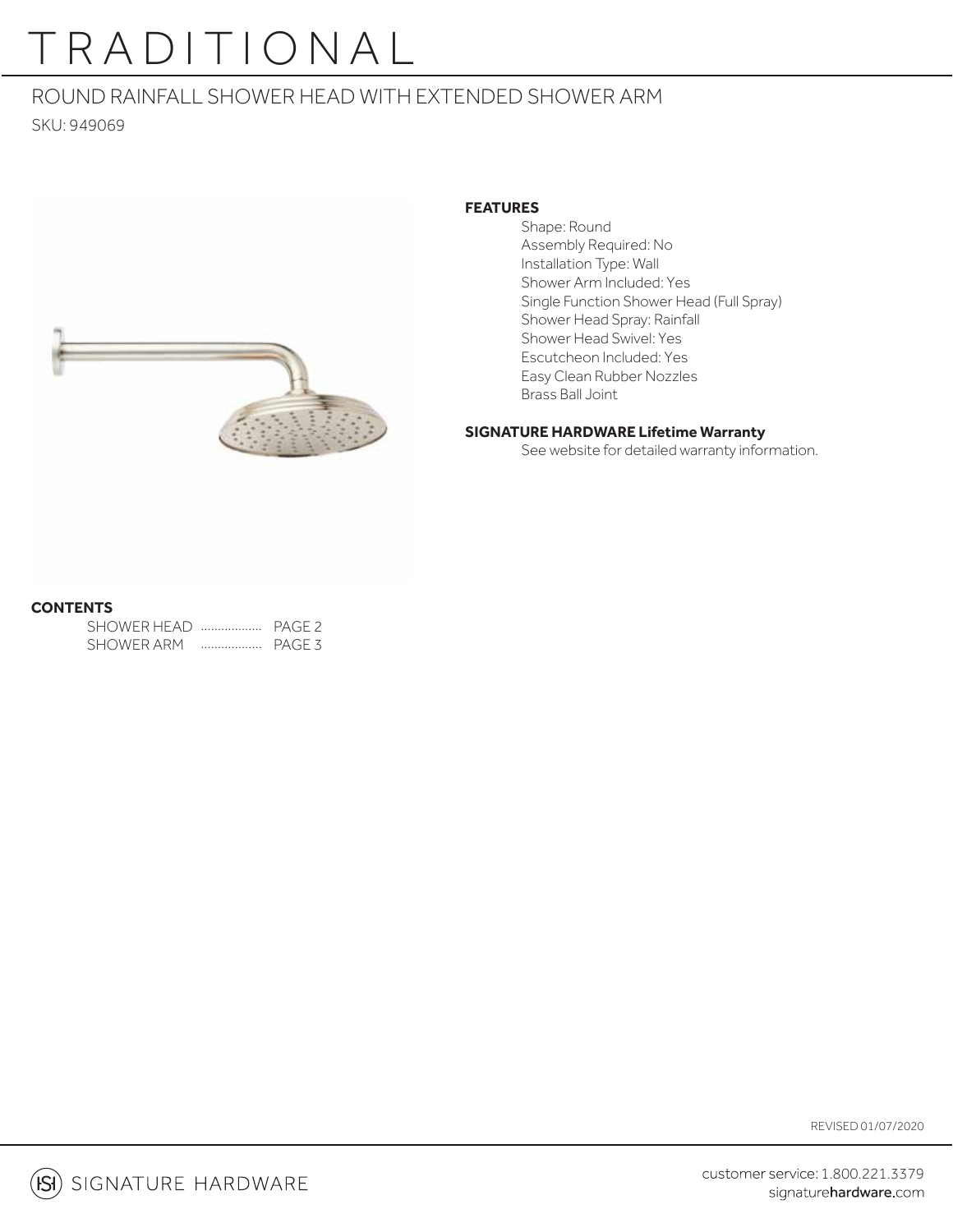# TRADITIONAL

## ROUND RAINFALL SHOWER HEAD

SKU: 949069





| <b>Product Code</b> | <b>Reference A</b> | <b>Max Flow-Rate</b>            |
|---------------------|--------------------|---------------------------------|
| SHRS820TG           | 8''(203 mm)        | 1.8 gpm (6.8L/min) max @ 80 psi |
| SHRS825T            | 8''(203 mm)        | 2.5 gpm (9.5L/min) max @ 80 psi |
| SHRS1020TG          | 10" (254 mm)       | 1.8 gpm (6.8L/min) max @ 80 psi |
| <b>SHRS1025T</b>    | 10" (254 mm)       | 2.5 gpm (9.5L/min) max @ 80 psi |

#### **FEATURES**

Material: Stainless Steel Height: 2-1/2" IPS: 1/2"

#### **CODES/STANDARDS**

 SHRS820TG/SHRS1020TG cUPC ASME A112.18.1/CSA B125.1 CEC Listed



SHRS825T/SHRS1025T

 cUPC ASME A112.18.1/CSA B125.1



#### **SIGNATURE HARDWARE LIFETIME WARRANTY**

See website for warranty information



Code: SHRS820TGBN SHRS820TGCP/SHRS820TGPN SHRS825TBN/SHRS825TCP/SHRS825TPN SHRS1020TGBN/SHRS1020TGCP/SHRS1020TGPN SHRS1025TBN/SHRS1025TCP/SHRS1025TPN PAGE 2

All dimensions and specifications are nominal and may vary. Use actual products for accuracy in critical situations.

customer service 1/800.221.3379 signaturehardware.com

 $(S)$  signature hardware